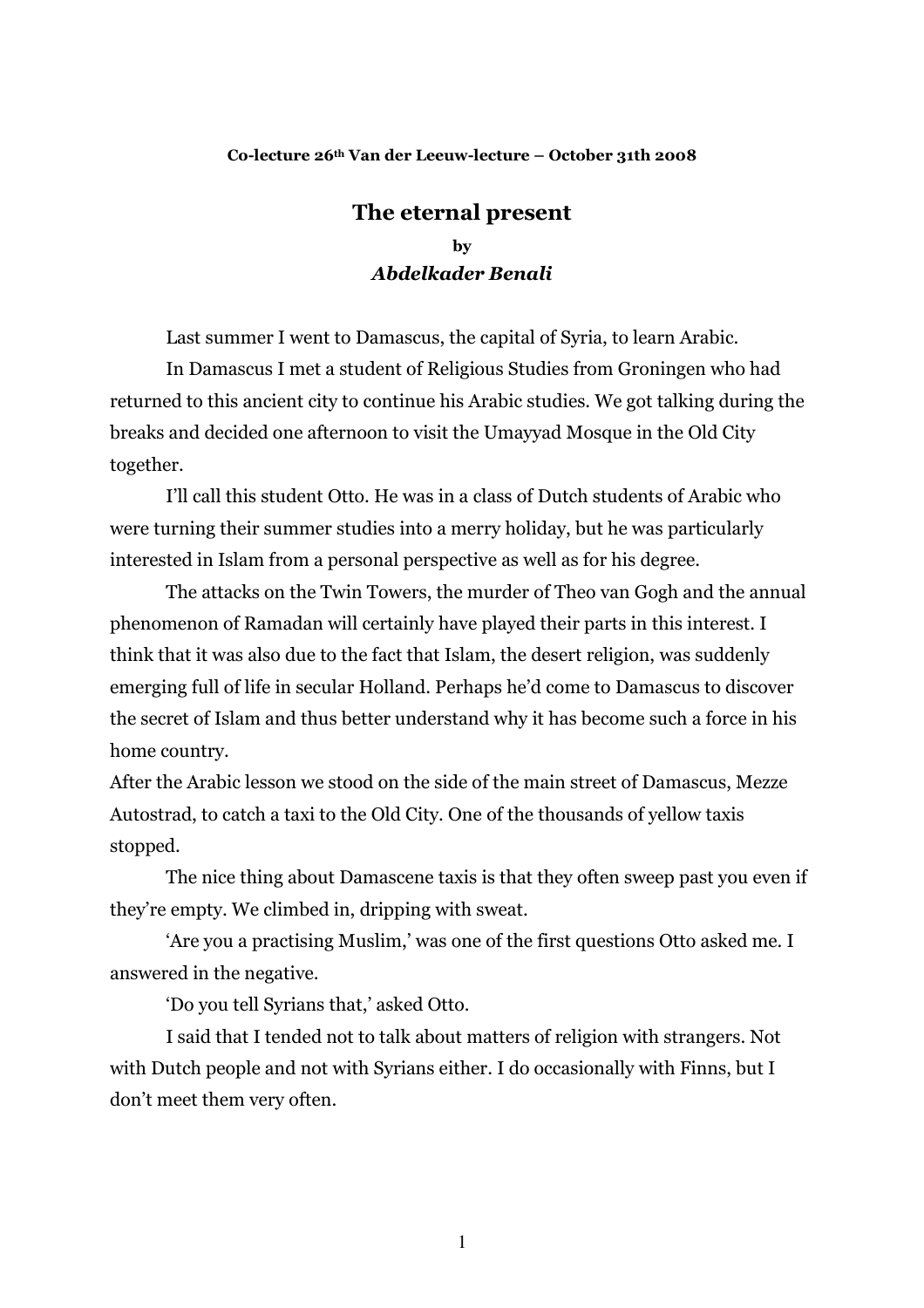'I do. I tell anyone who wants to hear that I don't believe in anything,' said Otto. The taxi had no air-conditioning so we went on sweating. I wanted to open the window but there wasn't any handle.

'And what is the Syrians' reaction?', I asked him.

'They look at you in disbelief,' he said.

'They look at you in disbelief,' I said.

'Yes. Can you imagine it?' His expression revealed astonishment at the Syrians' surprise at hearing a lily-white boy from Europe saying that he doesn't believe in any god at all.

'Everyone here is a believer. Even if you don't believe in a religion you still believe in something because otherwise you're a communist', I said. 'Communists are passé,' he said. The taxi trundled on and we fell silent. I got the impression from Otto's reaction that he thought that religion was old hat.

I suddenly doubted whether it was a good idea to be visiting the Old City with him. I can cope with Islam-bashing in Amsterdam, but I thought it was going a bit far in Damascus. The quiet afternoon that I'd been looking forward to appeared to be vanishing fast.

We got out in the Old City. Otto thanked the taxi driver in Arabic. The taxi driver asked me whether I was an Armenian. In Syria, all Eastern-looking people who speak broken Arabic are taken for Armenians.

Armenians, Alevis, Shiites, Kurds, Sunnis, Christians and just under a hundred Jews live in Syria and they all look alike.

'No', I said, 'I come from the Netherlands'.

'That's OK too', said the taxi driver.

Otto and I wound our way through the bazaar in the Old City. A hawker shouted something at me in Italian. 'Signore, signore'. I told him in Arabic that I wasn't an Italian. 'That's OK', said the man, 'but you're still a mister'.

The Umayyad Mosque was basking in sunshine at the end of the bazaar. The Umayyads conquered Damascus and turned the city into their capital. They then began to expand the Islamic empire until the borders reached from Andalucía to India. The empire is long gone but the mosque is still standing.

You could just see the entrance to the mosque with people going in and out. A row of columns, a legacy of Roman times, flanked a sort of makeshift ramp leading to the entrance to the house of prayer.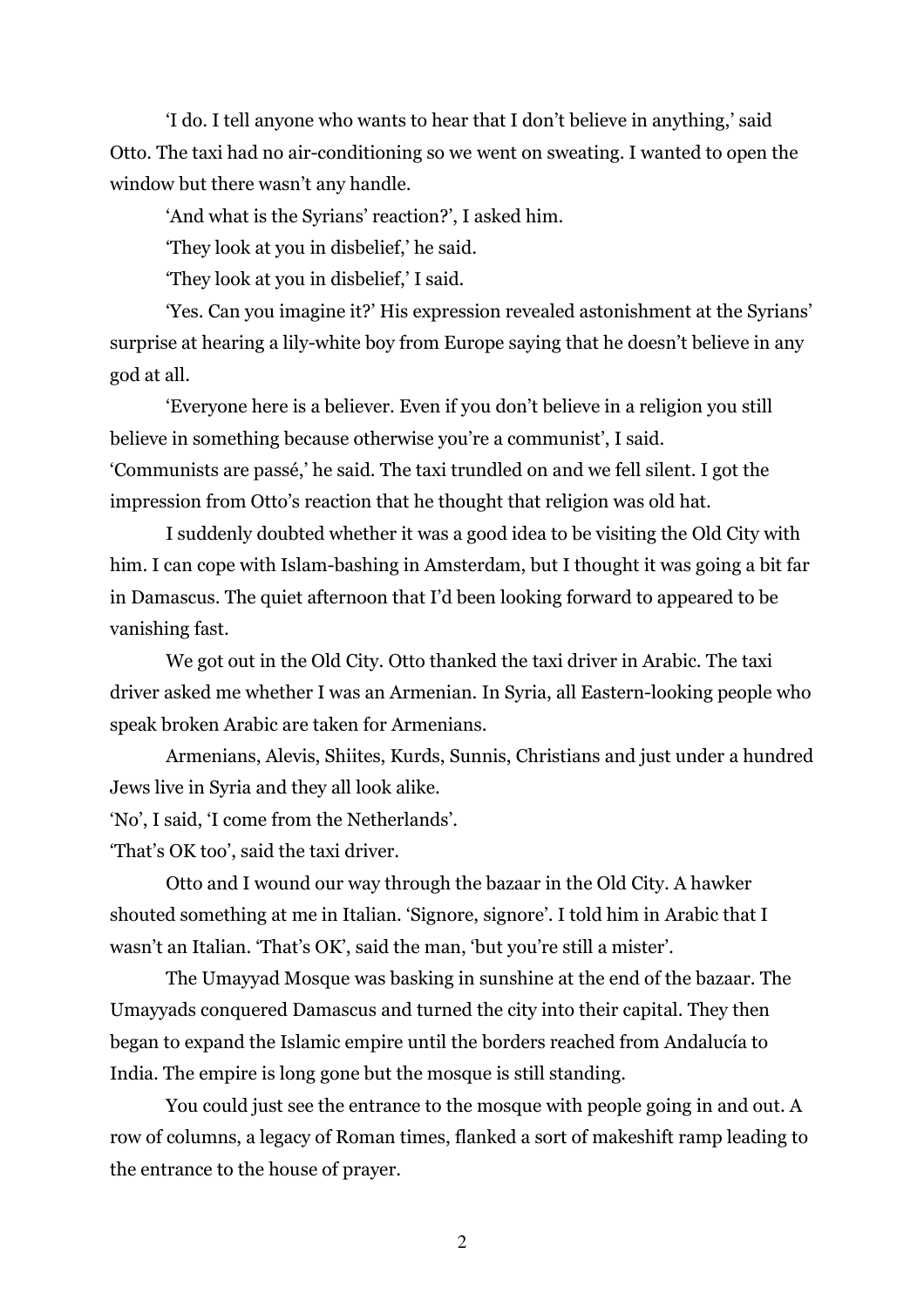There was a constant coming and going of people. Syrians, Persians, Iraqis and several other ethnic groups. The whole world appeared to have an appointment here at the same time. Otto and I made our way through the people.

I've visited mosques on all my trips to the Arabic and Islamic world. I don't pray in them - I just wander around in them. I look at them. I touch their walls. I try to read the calligraphy. I stand still in the house of a civilization. The silence inside appeals to me because I sense that I can hear the murmurs of centuries in the space, the murmurs of all the believers who have left their prayers here.

And every mosque tells its own story which can be read in the shape of the building.

Mosques, wherever they stand, bear the unique character of the culture they were built in. They are some of the first globalized houses of prayer. Greek temples had to look the same everywhere. Churches too, but mosques strongly betray the foundations on which they stand because they so often turn up in the most remote, harsh locations. Islam is the religion of places that are difficult to get to  $-$  deserts, mountain ranges. Nowhere was too hot or too steep for the Bedouin.

The mudbrick mosque in Mopti, Mali, is radically different to the rural mosque in the Middle Atlas mountains of Morocco with its square minaret, and yet they serve one and the same goal: the worship of the Most Great, the Al Rahman, Al Rahim, as he is called at the start of every prayer, the Beneficent, the Merciful. The function of all mosques is the same, worship, and that's why each can be different.

We walked into the mosque. Because Otto is not a Muslim, he had to enter through the back door and pay fifty lira. If he'd converted to Islam on the pavement in front of the mosque he'd have saved 70 eurocents – the equivalent of a taxi ride.

I'm now going to tell you a secret. A journalism student had come with us too. She was taking an Arabic course and doing some modelling work. Her name was Maja. The modelling work was in Germany so she had to go away for three days. I wasn't to tell anyone, she said to me. I promised I wouldn't tell anyone.

She also had to go in the side entrance where she would have to put on a pixie's costume, she knew this from a previous visit. I couldn't imagine what a pixie's costume looked like until I saw her again in the courty and. It was a piece of grey material with a hood that reached to her ankles. She looked much cuter in it than she wanted to admit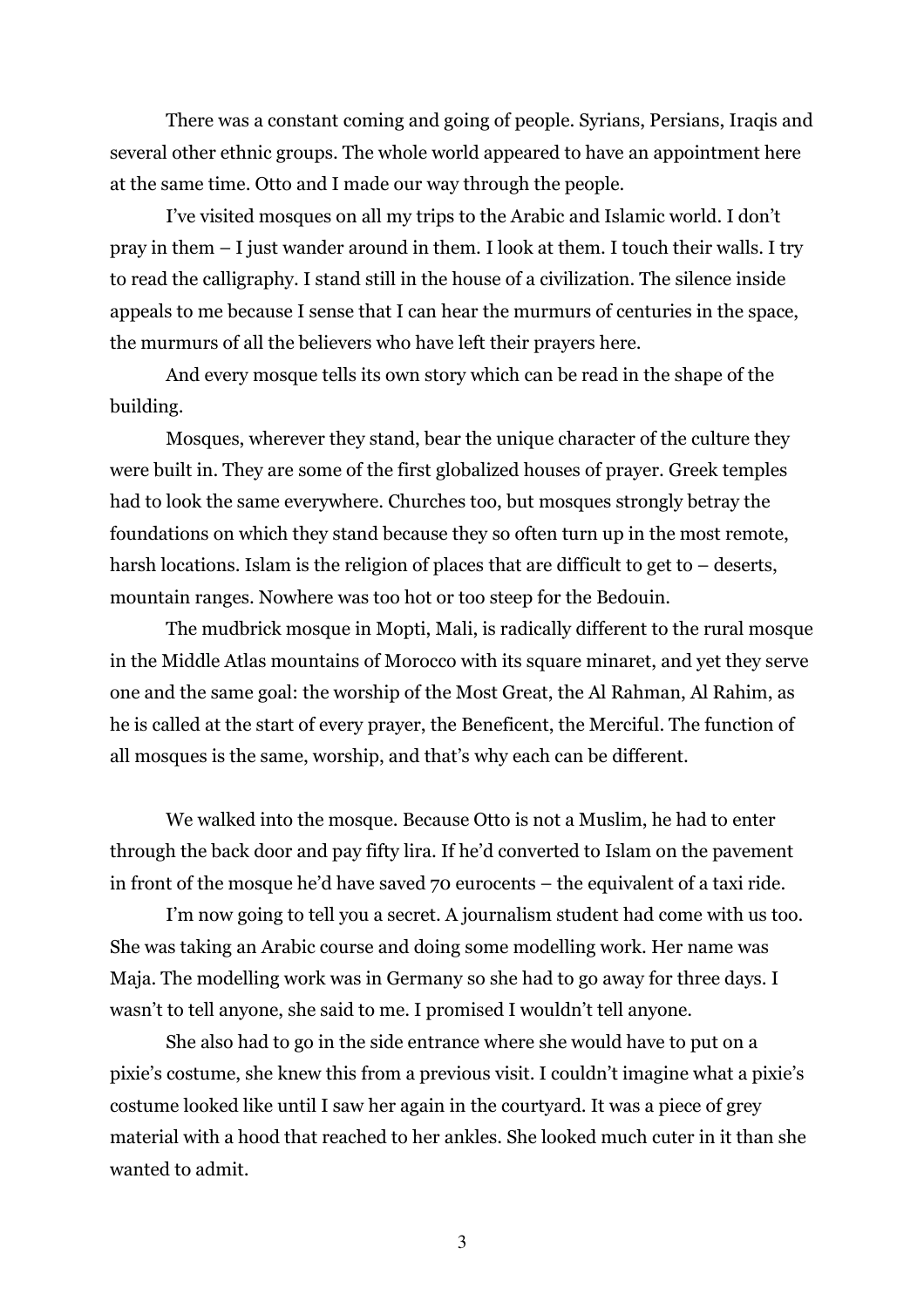Only when she was in the gnome's costume did I understand why she was a model. She had a few freckles and a beautiful nose. That would look great in lingerie.

We went to sit in the shade of the gallery. The Umayyad Mosque has a marble courty and measuring a hundred by fifty metres. The mosque is a special place of worship for both Muslims and Christians. For Muslims it's because it's where Hussein, the grandson of the prophet Mohammed is buried. Hussein is particularly honoured by the Shiites. Hussein was a member of the prophet Mohammed's family and lost the battle for power after a bloody conflict. Ever since, the Shiites have been mourning their loss.

The mosque is beautiful, even when the call to prayer resounds from four independent minarets. The first muezzin starts and the others follow in turn. Do they have agreements about this? In the seventh century, this place was a joint place of prayer. There was a church part and a mosque part. After the Caliph bought the church from the Christians it all became a mosque. The mosaics on the outside, unique in the Arab world where there is a strict ban on figurative art, were made by Byzantine artists who were given to the Caliph by the Byzantine Emperor. As a result the mosque looks more like an Italian church on the outside than a mosque. The mosaic depicts wonderful paradise-like gardens; the reward for the true believer in the hereafter.

In a different part of the gigantic mosque is the head of John the Baptist. It was significantly quieter there. John the Baptist was one of the disciples of Jesus Christ. He baptised Jesus Christ in the river Jordan (which is not in Amsterdam)<sup>1</sup>. I've visited that river in Jordan. There was a small sign in Arabic and broken English stating that this was the spot where Jesus was baptised.

As are all great places of worship, this mosque is built on top of an older house of prayer, in this case a Byzantine church, which in turn was built on top of a temple. Voilà, in one glance we can gaze over more than two thousand years of civilization, which to our eyes is still bursting with life because the gigantic inner courty and is swarming with whooping, jumping and running children. It's a sort of eternal school

<sup>&</sup>lt;sup>1</sup> In Amsterdam there is a part of the city called Jordaan; for some people this 'Jordan' is probably better known as the river, nowerdays.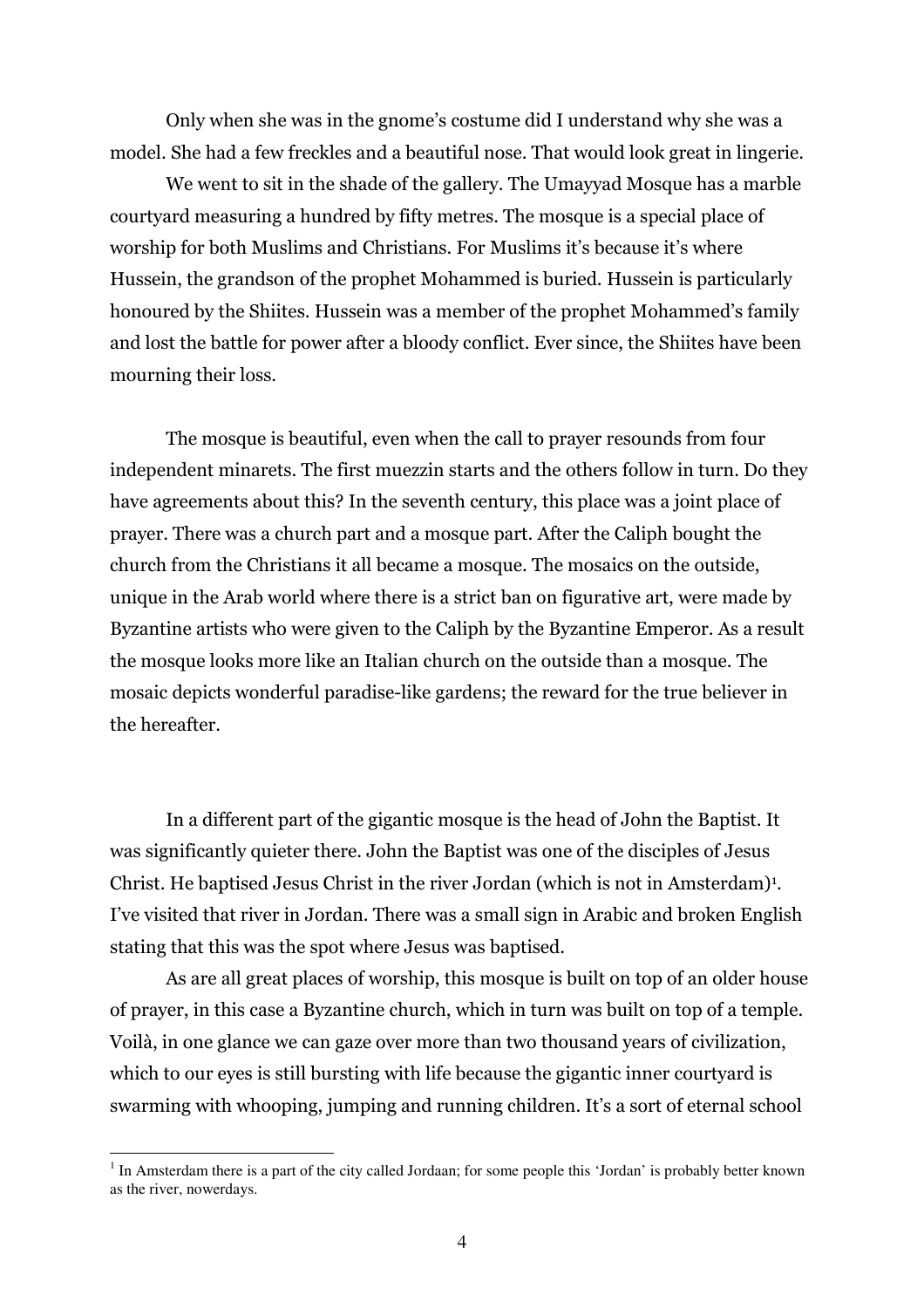trip. Because it was so hot and the impressions so overwhelming, the religious studies student, the model and I all fell silent. We sat in the shade of the mosque and enioved the nothingness in ourselves.

We were looking at the place where every few minutes dozens of Shiite pilgrims arrived to visit the tomb of Hussein. We watched them going in and out. In the area itself, in one of the corners of the mosque, the pilgrims were elbowing each other aside in order to catch a glimpse of the tomb. The Shiites were not hiding their emotions for this saint here. They were wailing, crying, sobbing in every possible way to demonstrate their great grief at the cruel way that this grandson who should have succeeded the Prophet was overcome. The history of Islam is one of overwhelming sadness at missed chances.

At that moment the pilgrims were not only making an emotional journey but also a chronological one. They were reliving that moment from fifteen hundred years ago. Anyone who saw those pilgrims understood that there was no such thing as the past, present or future. The tears that were being shed united the past with the present.

This thought fits the grammatical tense in which the Qur'an was revealed to the Prophet Mohammed. The voice of Allah speaks in the present tense, but appears to apply forever. The translator and Islam historian Khalidi called this 'the eternal present tense'.

Doesn't this expression, the eternal present tense, seem to contain the basic feeling of every religion? And wasn't this the reason why Otto and I, although we both had totally different ideas about belief, were visiting this place? And did we understand that by resting in that mosque, the longing for that eternal present tense would fill us, fill everyone, with a great feeling of strength?

Are praying at the Wailing Wall, commemorating the birth of Jesus and walking around the Kaaba in Mecca not one and the same expression of the poetic longing of man to jointly express time, both for now and for ever?

And can't we also hear that longing in a Bach sonata or the merry major keys of Mozart, and see it in the torn faces of the British painter Francis Bacon? Doesn't all great art catch a glimpse of this grammatical plan?

5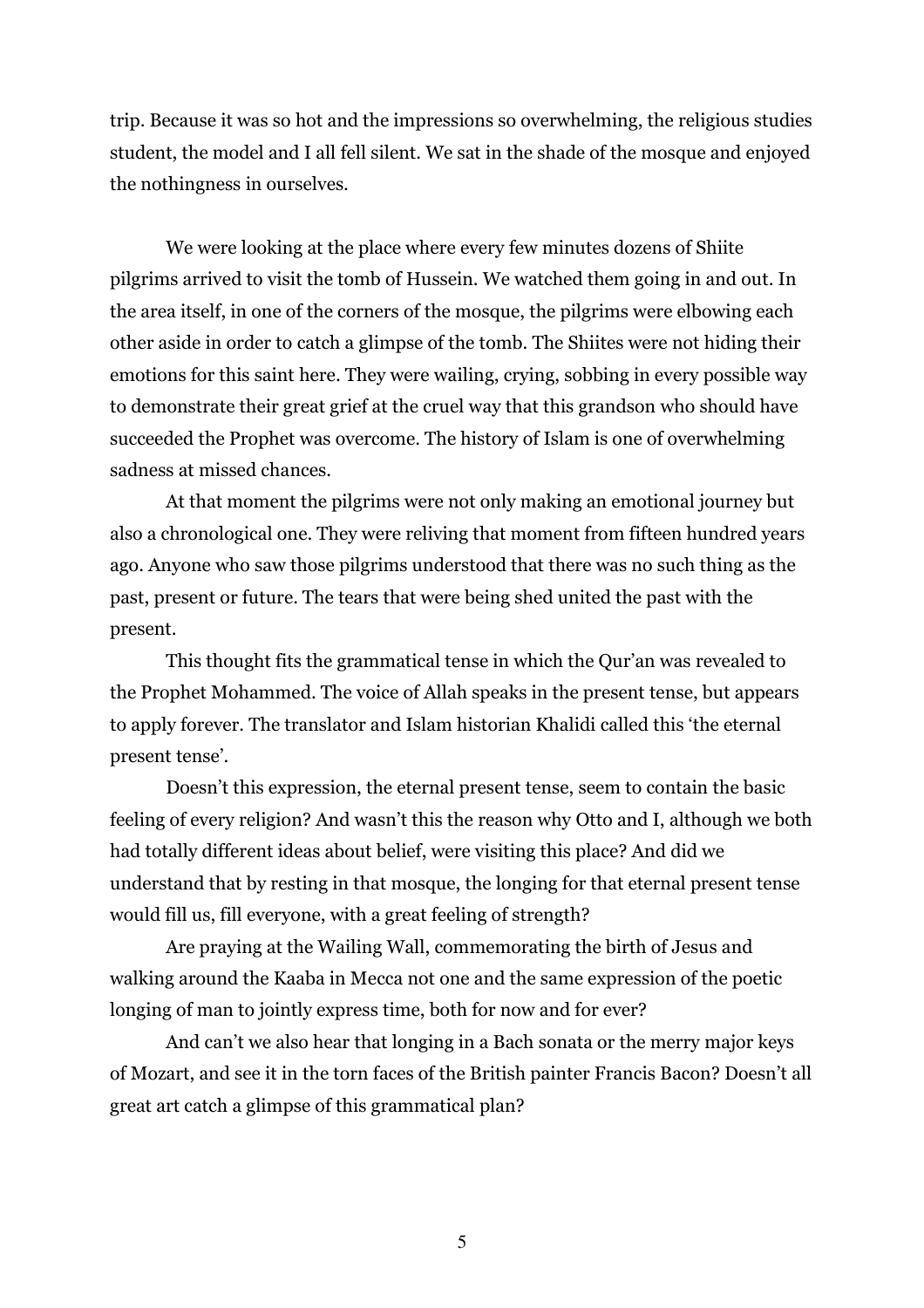Jorge Luis Borges, one of my literary heroes, was a twentieth-century Argentinian writer who tried to capture the mystery of the eternal present tense in his stories.

One of his stories, 'Aleph', is the crowning masterpiece. The aleph, the first letter of the Semitic alphabet, i.e. of both Hebrew and Arabic, is a point that comprises all time and space in Borges's story. It is the e=mc<sup>2</sup> of literature, perhaps of all art. The narrator has a friend who is a poet; his poetry is bad but, as is often the case with mediocre artists, he can talk it up well. He calls him one day to tell him that his parents' house is going to be torn down. The narrator completely understands the poet's fear. No-one likes to see the house he grew up in torn down; it feels as if someone is writing part of your obituary. But there's more. According to the pedantic poet, that house contains the Aleph to which he owes all his inspiration.

And now I quote the Dutch translation by Barber van der Pol<sup>2</sup>: "It's right under the dining room, in the cellar," he explained. In his distress, his words fairly tumbled out. "It's mine, in's mine; I discovered it in my childhood, before I ever attended school. The cellar stairway is steep, and my aunt and uncle had forbidden me to go down it, but somebody said you could go around the world with that thing down there in the basement. The person, whoever it was, was referring I learned later, to a steamer trunk, but I thought there was some magical contraption down there. I tried to sneak down the stairs, fell head over heels, and when I opened my eyes, I saw the Aleph."

"The Aleph?" I repeated.

"Yes, the place where, without admixture or confusion, all the places of the world, seen from every angle, coexist."

The narrator thinks that the poet has gone mad. He goes to find him and after a glass of fake cognac he's allowed to visit the cellar where the Aleph is. He lets himself be locked into the cellar and lies down in the position he's been told to. The narrator doesn't feel at ease. He's afraid it's a plot.

"It was then that I saw the Aleph." The narrator doesn't have the right words to describe it.

 $2$  Not from the translator: for your convenience we use the English translation by Andrew Hurley, in: Borges, J.L., The Aleph and Other Stories, London, 2000)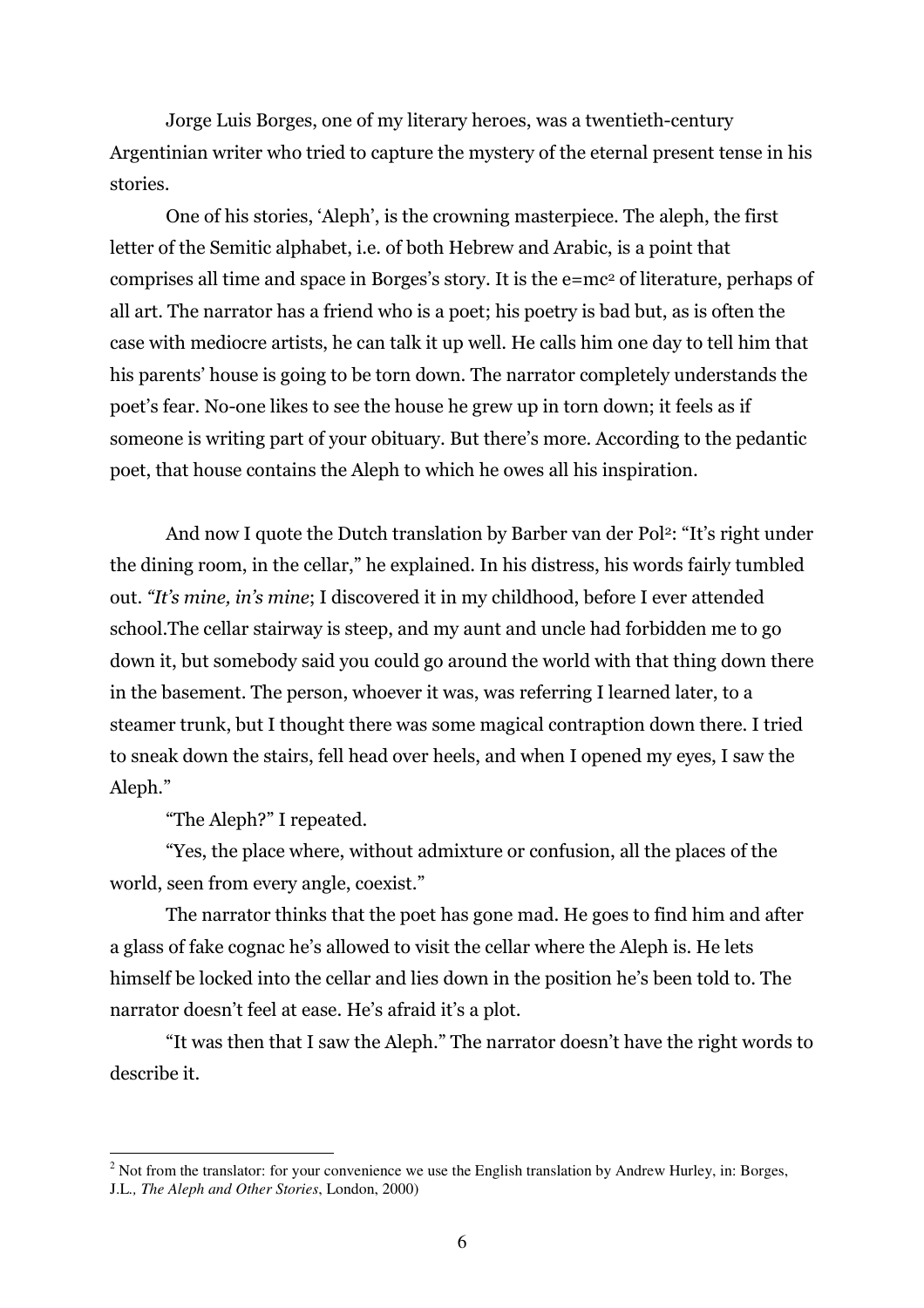"In that unbounded moment, I saw millions of delightful and horrible acts; none amazed me so much as the fact that all occupied the same point, without superposition ans without transparency. What my eyes saw was simultaneous, what I shall write is successive, because language is successive."

What happens next is a labyrinth of impressions that take the narrator into a dreamlike state from where there seems to be no way out. He decides to say nothing about his experience and he suspects that there are other Alephs in other places.

"The faithful who come to the Amr mosque in Cairo, who know very well that the universe lies inside one of the stone columns that surround the central courty and ...... No one, of course, can see it, but those who put their ear to the surface claim to hear, within a short time, the burstling rumour of it ..... The mosque dates to the seventh century; the columns were taken from other, pre-Islamic temples, for as Ibn Khaldūn has written: In the republics founded by nomads, the attendance of foreigners is essential for all those things that bear upon masonry."

Then something happened for which I sadly have no slides, so I'll have to tell you about it.

A group of girls in headscarves was standing staring at us. I can't think what I could have done wrong to make them stare at me so. One of the girls approached us and, after three fits of giggling, said to the Dutch model in broken English that she must cover her legs properly. You could hardly see that her calves were white. They had to be chaste, however. She walked away. 'That's the Hezbollah's fault', I thought. The Dutch model chastely drew her legs together but that didn't solve the problem that her calves could still be seen. A minute later the girl came back. I looked at my trouser legs. There was nothing to see. She wasn't after me then. If she starts again about the model's calves I'll make it clear to her that she shouldn't act like the vice squad, I decided. The girl had a bag of chocolate in her hands and offered some to us. She was giggling again. She asked if she could join us. She couldn't keep her eyes off the blond Dutch model. We started a conversation in Arabic that turned into English. The girl wanted to become a doctor, or something like that. After about five minutes she said goodbye.

It got hotter and hotter. The pilgrims wailed louder and louder. Otto and Maja and I had become thirsty in the heat. We moved on. In the days after I would have

 $\boldsymbol{7}$